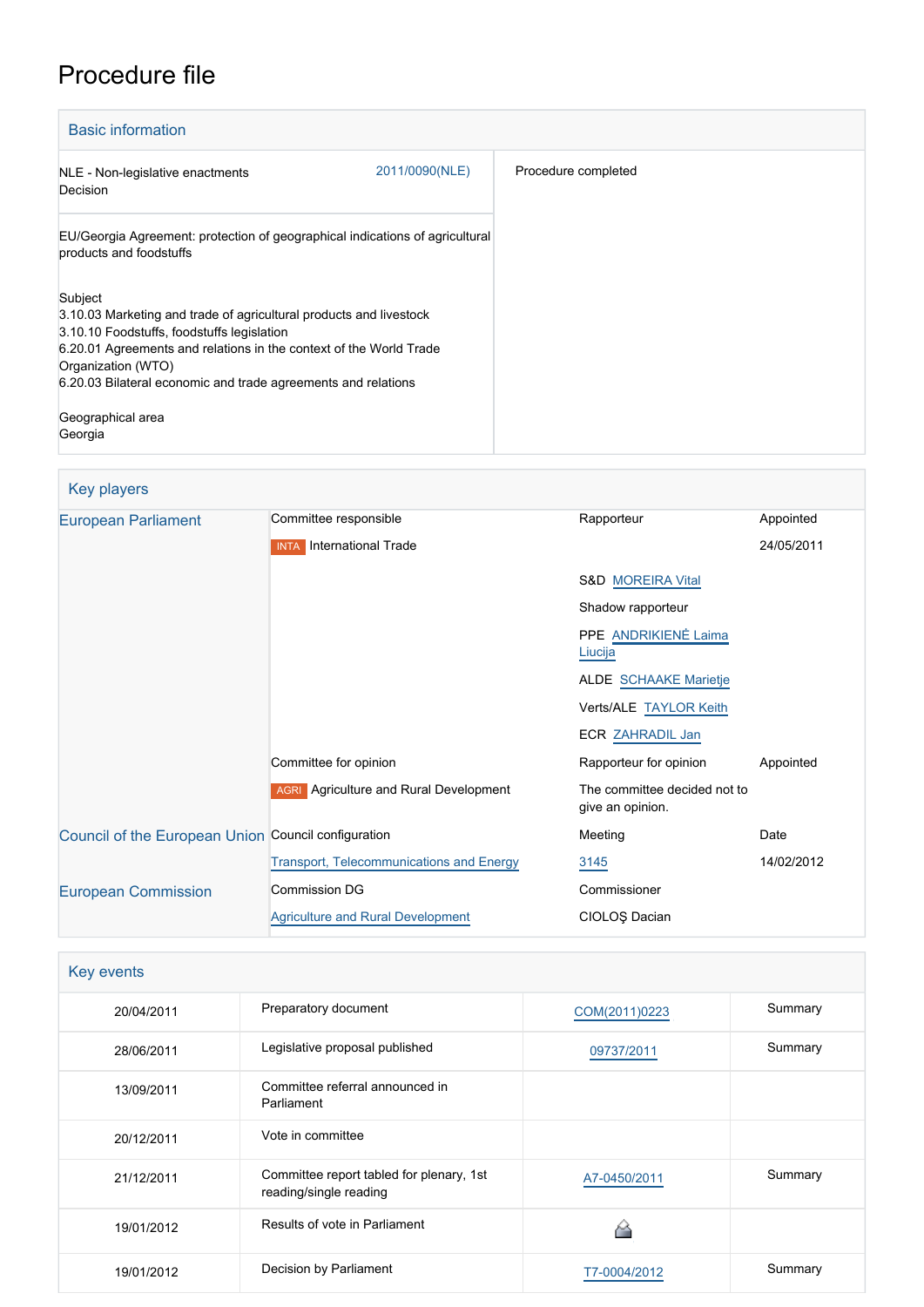| 14/02/2012 | Act adopted by Council after consultation<br>of Parliament |  |
|------------|------------------------------------------------------------|--|
| 14/02/2012 | End of procedure in Parliament                             |  |
| 30/03/2012 | Final act published in Official Journal                    |  |

| <b>Technical information</b> |                                                                                                                                                                 |
|------------------------------|-----------------------------------------------------------------------------------------------------------------------------------------------------------------|
| Procedure reference          | 2011/0090(NLE)                                                                                                                                                  |
| Procedure type               | NLE - Non-legislative enactments                                                                                                                                |
| Procedure subtype            | Consent by Parliament                                                                                                                                           |
| Legislative instrument       | Decision                                                                                                                                                        |
| Legal basis                  | Treaty on the Functioning of the EU TFEU 218-p6a; Treaty on the<br>Functioning of the EU TFEU 218-p7; Treaty on the Functioning of the EU<br><b>TFEU 207-p4</b> |
| Other legal basis            | Rules of Procedure EP 159                                                                                                                                       |
| Stage reached in procedure   | Procedure completed                                                                                                                                             |
| Committee dossier            | INTA/7/05904                                                                                                                                                    |

#### Documentation gateway

| Preparatory document                                               | COM(2011)0223 | 20/04/2011 | EC  | Summary |
|--------------------------------------------------------------------|---------------|------------|-----|---------|
| Legislative proposal                                               | 09737/2011    | 28/06/2011 | CSL | Summary |
| Document attached to the procedure                                 | 09738/2011    | 28/06/2011 | CSL |         |
| Committee draft report                                             | PE464.988     | 25/11/2011 | EP  |         |
| Committee report tabled for plenary, 1st<br>reading/single reading | A7-0450/2011  | 21/12/2011 | EP  | Summary |
| Text adopted by Parliament, 1st reading/single<br>reading          | T7-0004/2012  | 19/01/2012 | EP  | Summary |

| <b>Additional information</b> |             |
|-------------------------------|-------------|
| National parliaments          | <b>IPEX</b> |
| <b>European Commission</b>    | EUR-Lex     |
|                               |             |

| Final act                                                 |  |
|-----------------------------------------------------------|--|
| Decision 2012/164<br>OJ L 093 30.03.2012, p. 0001 Summary |  |

#### EU/Georgia Agreement: protection of geographical indications of agricultural products and foodstuffs

PURPOSE: conclusion of the Agreement between the European Union and Georgia on protection of geographical indications of agricultural products and foodstuffs.

PROPOSED ACT: Council Decision.

LEGAL BASIS: Article 207(4) first subparagraph, in conjunction with Article 218(6)(a)(v) of the Treaty on the Functioning of the European Union (TFEU).

CONTENT: the Commission negotiated, on behalf of the European Union, an Agreement between the European Union and Georgia on the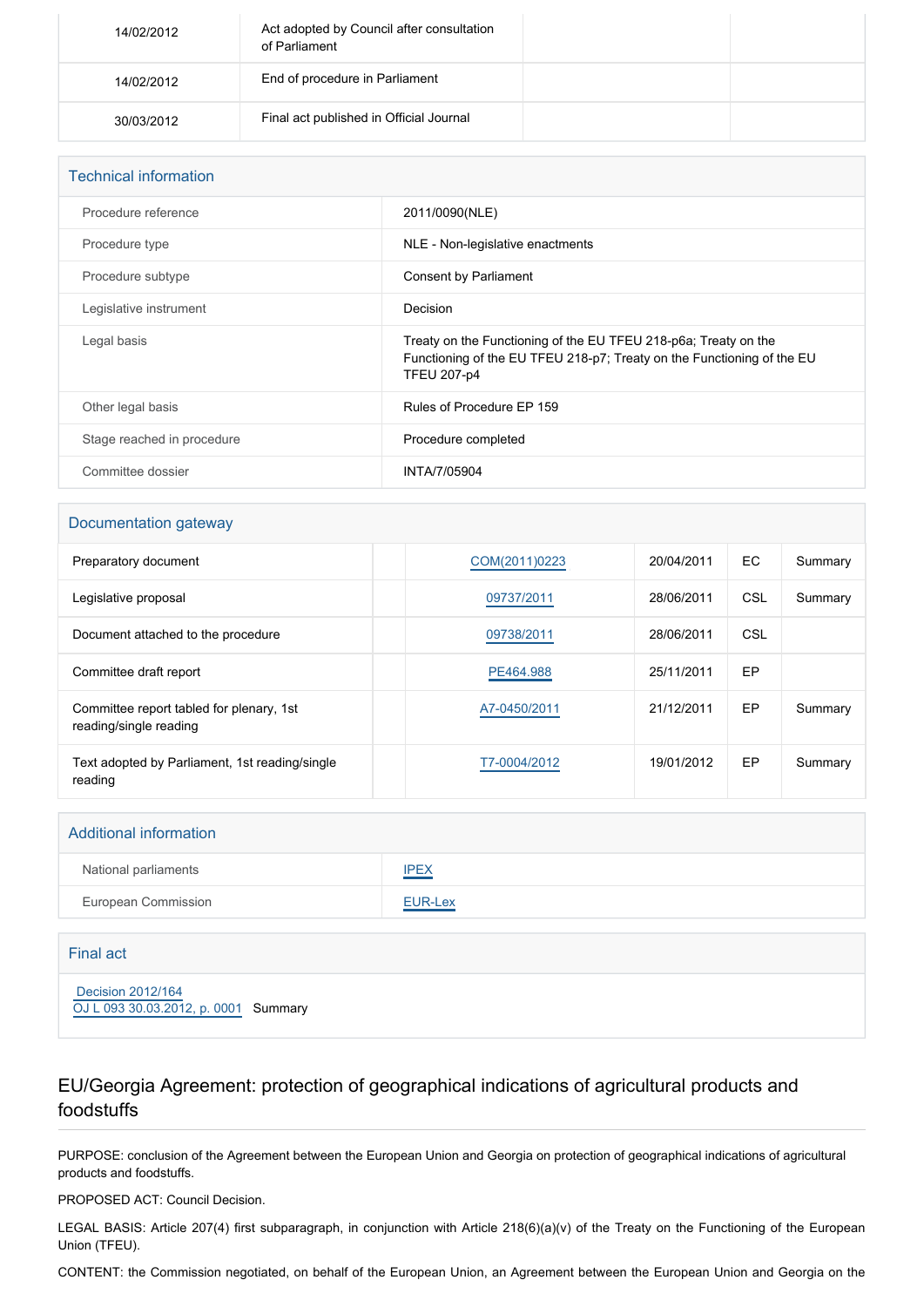protection of geographical indications of agricultural products and foodstuffs.

The present proposal is the result of bilateral negotiations, conducted from July 2007 and concluded on July 2010. The agreement provides for a mutual protection of geographical indications (PDOs and PGIs) protected in the respective Parties, in order to improve the conditions of bilateral trade as well as to promote the quality in the food chain and stimulate the value for sustainable rural development.

It is proposed that the Agreement be concluded on behalf of the Union.

BUDGETARY IMPLICATION: this proposal has no implications for the EU budget.

### EU/Georgia Agreement: protection of geographical indications of agricultural products and foodstuffs

PURPOSE: conclusion of the Agreement between the European Union and Georgia on protection of geographical indications of agricultural products and foodstuffs.

#### PROPOSED ACT: Council Decision.

BACKGROUND: the Commission negotiated, on behalf of the Union, an Agreement between the European Union and Georgia on protection of geographical indications of agricultural products and foodstuffs.

In accordance with a Council Decision, the Agreement was signed, subject to its conclusion at a later date.

It is now appropriate to approve the Agreement on behalf of the EU.

IMPACT ASSESSMENT: no impact assessment was carried out.

LEGAL BASIS: Article 207(4) first subparagraph, in conjunction with Article 218(6)(a)(v) and Article 218(7) of the Treaty on the Functioning of the European Union (TFEU).

CONTENT: under this draft Decision, the Agreement between the European Union and Georgia on protection of geographical indications of agricultural products and foodstuffs is hereby approved on behalf of the Union.

The Agreement will enable the reciprocal protection of the geographical indications of the respective Parties and will contribute to the approximation of legislation among the EU neighbouring countries.

For further details on the main points of the Agreement, please refer to the summary of the previous initial legislative document dated 20/04/2011.

The Agreement also lays down:

- the internal procedure for establishing representation of the Union on matters relating to the Agreement should also be defined;
- certain tasks for implementation have been attributed to the Joint Committee established by the Agreement, including the power to amend certain technical aspects of the Agreement as well as certain Annexes thereto.

BUDGETARY IMPLICATION: this proposal has no budgetary implication for the Union budget.

#### EU/Georgia Agreement: protection of geographical indications of agricultural products and foodstuffs

The Committee on International Trade adopted unanimously the recommendation by Vital MOREIRA (S&D, PT) on the draft Council decision on the conclusion of the Agreement between the European Union and Georgia on protection of geographical indications of agricultural products and foodstuffs.

The Committee recommends the European Parliament to give its consent to the conclusion of the Agreement as it presents specific assets for both partners.

#### EU/Georgia Agreement: protection of geographical indications of agricultural products and foodstuffs

The European Parliament adopted a legislative resolution on the draft Council decision on the conclusion of the Agreement between the European Union and Georgia on protection of geographical indications of agricultural products and foodstuffs.

Parliament has given its consent to this Agreement.

#### EU/Georgia Agreement: protection of geographical indications of agricultural products and foodstuffs

PURPOSE: to conclude the Agreement between the European Union and Georgia on protection of geographical indications of agricultural products and foodstuffs.

NON-LEGISLATIVE ACT: Council Decision 2012/164/EU on the conclusion of the Agreement between the European Union and Georgia on